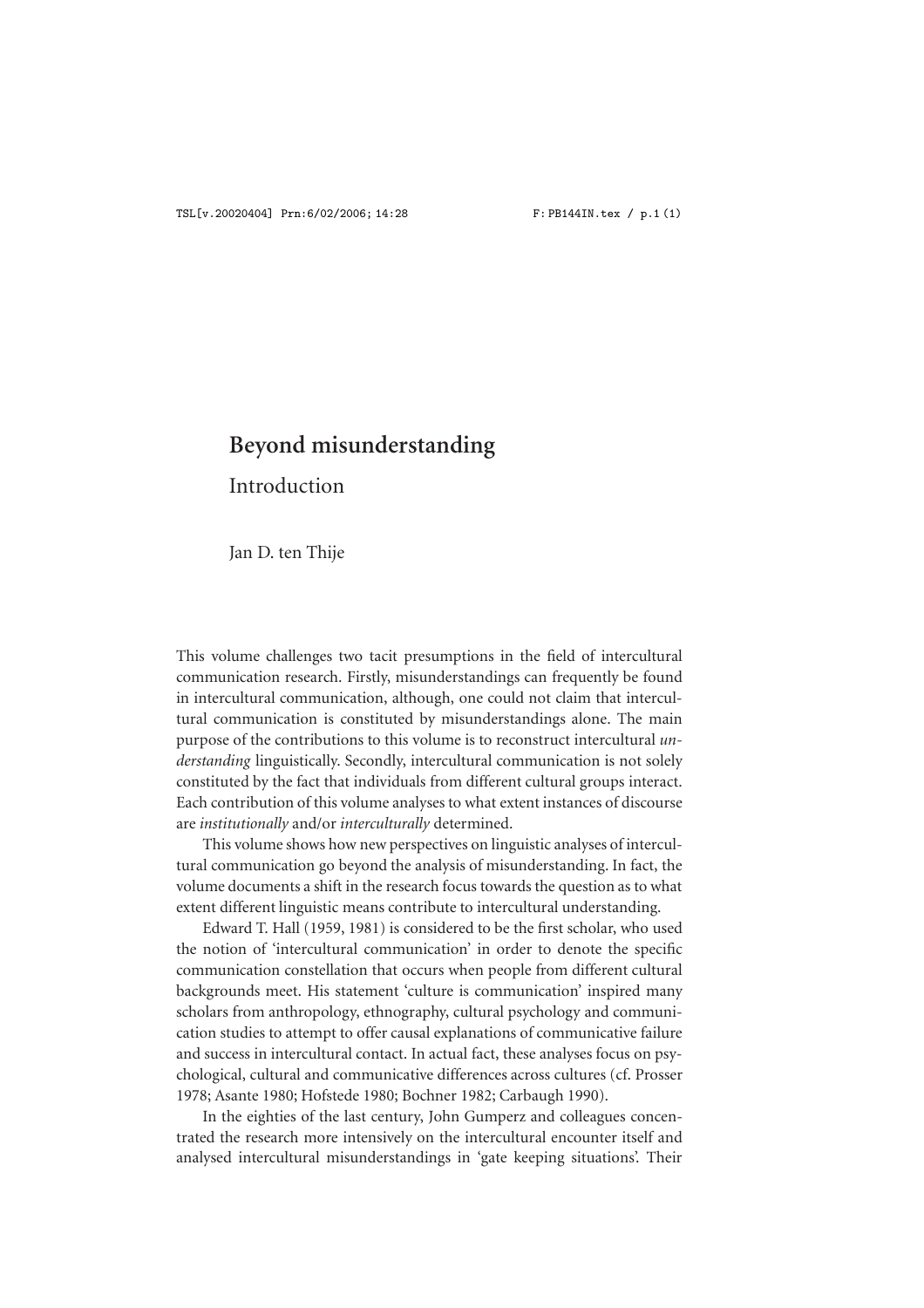work on contextualisation has been a bench-mark for the discourse analytical approach to intercultural discourse (cf. Thomas 1983; Knapp et al. 1987; Moerman 1988; Scollon & Scollon 1994; Müller 1999). These discourse analyses raised an animated discussion about the static or dynamic relationship between communication and culture and "how much culture can be found in intercultural discourse" (cf. Rehbein 1985; Blommaert 1991; Koole & ten Thije 1994; Ehlich 1996).

Srikant Sarangi's article (1994) "Intercultural or not. Beyond the celebration of cultural differences in miscommunication analysis" exemplifies the beginning of the fore-mentioned shift in focus in intercultural communication research. Gradually, scholars incorporate more linguistic notions in their intercultural analyses and attempt to reconstruct how mutual understanding is being achieved in discourse instead of explaining misunderstanding based on different cultural systems (cf. Clyne 1995; Apfelbaum & Müller 1998; Tzanne 1999; Kotthoff 2002; ten Thije 2002, 2003a, b; Kameyama 2004).

This book documents and summarises this discussion beyond the analyses of misunderstandings in intercultural discourse. The chapters reflect on the question as to whether linguistic involvement in intercultural research has resulted in the extension and enhancement of new linguistic categories and methods. These reflections involve different theoretical frameworks (e.g. functional grammar (Lüdi), systemic functional linguistics (Fontaine), functional pragmatics (Hartog, Rehbein, ten Thije), rhetorical conversational analysis (Liebscher), ethno-methodological conversational analysis (Bubel, Day, Rost Roth), an approach from linguistic anthropology (Kotthoff) and a cultural approach (Shixu)).

Furthermore, interactive approaches to the analysis of intercultural communication are surveyed, by analysing both authentic and elicited data. As the contributions focus on the discourse of counselling or gate-keeping situations, international team cooperation, international business communication, workplace discourse, internet communication, and lamentation discourse, the volume shows that the analysis of intercultural communication is essentially organized in direct response to social needs and, therefore, contributes to the social justification of linguistics.

The volume comprises two parts. Part one discusses basic assumptions. In order to make the shift in linguistic reconstruction from misunderstanding to understanding in intercultural communication, the presumptions of mainstream linguistics – that every language has to be considered as a homogeneous entity – are discussed. Intercultural discourse is analysed as a substantive form of multilingualism and not as a deviation from monolingualism. Multilingual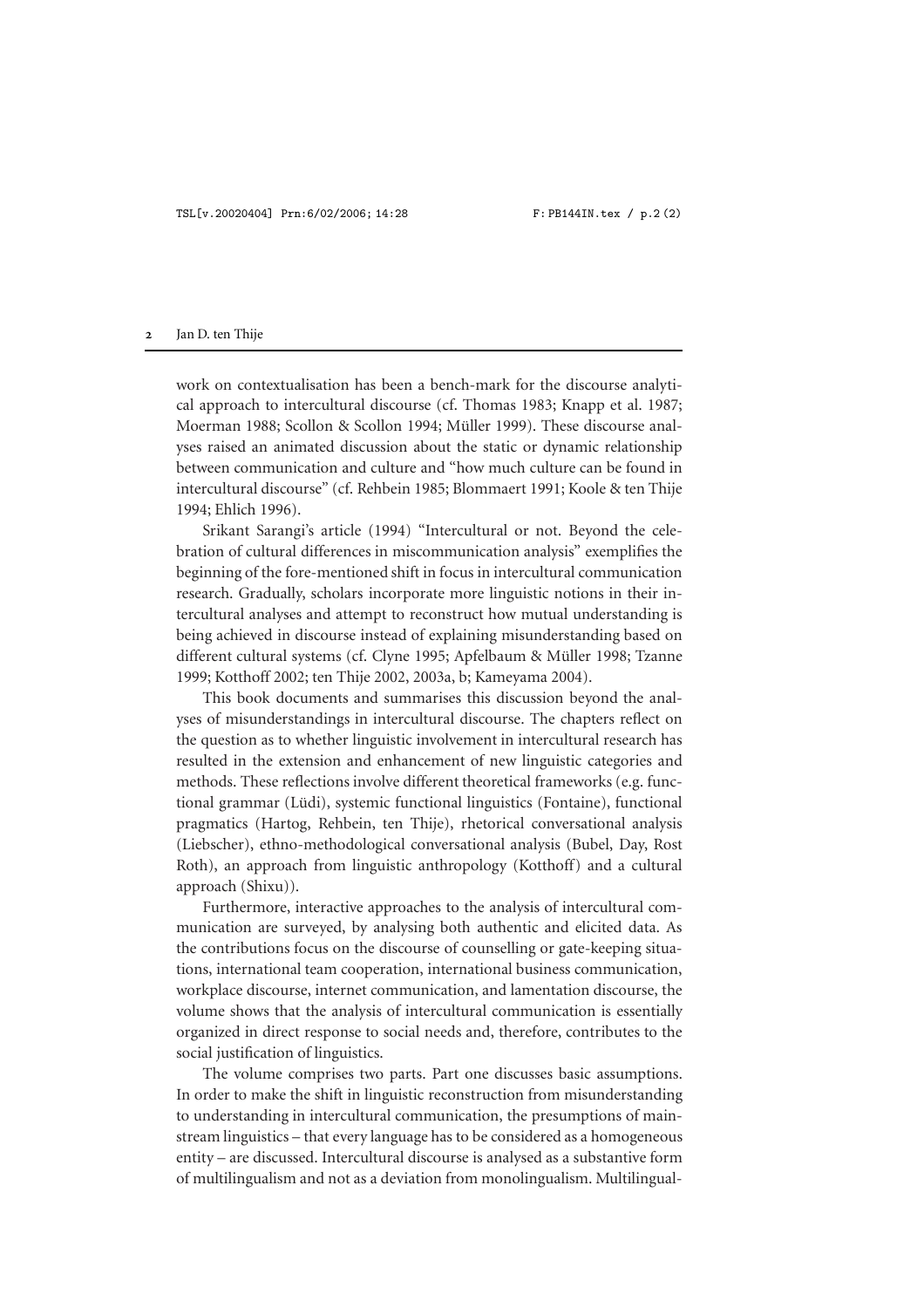ism is accepted as the starting point for the linguistic analysis of intercultural communication. A related basic assumption concerns the issue as to how the relationship between language and culture can be fruitfully conceptualised for the analysis of intercultural communication. Culture is not considered as a static set of norms and values (materialized in artefacts) within or for a specific group or nation state, but as the social or group capacity to find solutions for recurrent societal needs and standard problems. Culture is interactively produced and reproduced in the perception, understanding and formation of reality (ten Thije 2002). Consequently, intercultural communication can be taken as the confrontation, overlap, or competition between, and sometimes as the extension or exclusion of, different pragmatic and cognitive systems. Since culture is interactively accomplished, intercultural communication has the potential to enrich both linguistic systems with new discursive structures or even contribute to the creation of new linguistic systems like discursive intercultures.

The contributions in part two give an account of interactive analyses of intercultural discourse. The question regarding the concurrence of institutional and intercultural discourse structures is discussed here in different institutional constellations. Their linguistic reconstruction enables intercultural discourse beyond misunderstanding.

## **Contributions**

**Georges Lüdi** discusses the question as to whether the study of phenomena such as like loan words, interferences and code-switching that often constitute intercultural discourse are of peripheral interest for linguistics, or whether the results of research on these so called 'translinguistic markers' are of immediate relevance for linguistic theory. He states that these phenomena of plurilingualism should no longer be interpreted from a monolingual ideology, but be respected as a sign of a rich multilingualism. On the basis of study of the language varieties of Chiac in Acadia and Italoschwyz in Zurich, he reveals how code-switching in these cases can be analysed as a variety of its own. Consequently, he discusses the definition of 'language' and the boundaries between different 'languages'. He concludes that shaping linguistic differences has an important identity function and is often politically determined. He states that we need a language theory that gives special prominence to the ways the interactors exploit all the linguistic resources at their disposal.

**Jochen Rehbein** elaborates on the concept of cultural apparatus that was proposed by Redder and Rehbein (1987). The cultural apparatus is a repro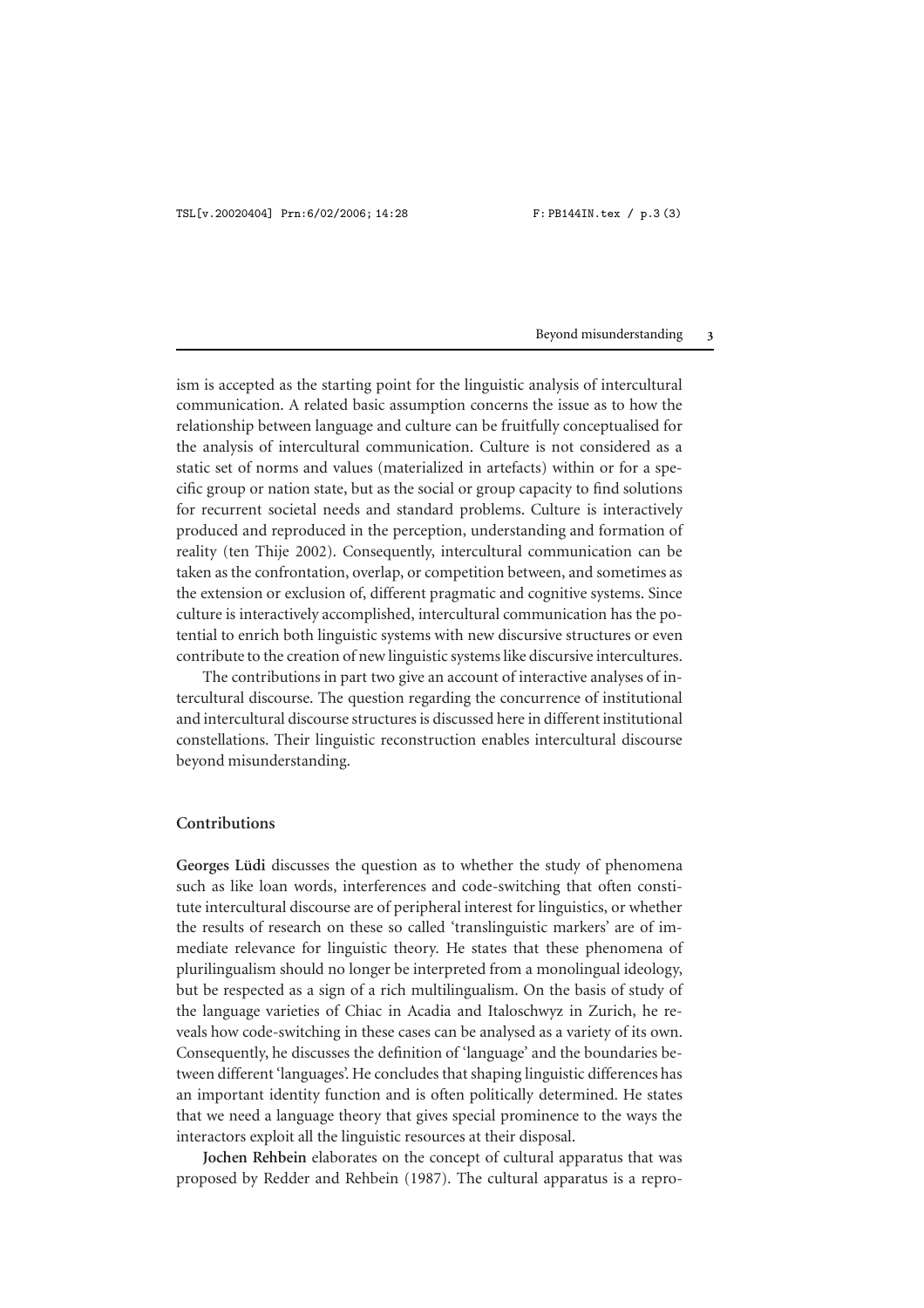ductive and creative aggregate with an historical dimension. This contribution offers a concrete model of the structure of the cultural apparatus and looks for new forms of intercultural communication. He states that intercultural communication is a cultural act performed in multilingual constellations. On the basis of his cultural apparatus theory, it is possible to differentiate between *one-sided* and *two-sided* intercultural communication, depending on whether the interactors change their action system in discourse. This theory enables the creation of a concept and analysis of intercultural discourse beyond misunderstanding.

**Jan D. ten Thije** discusses the special attraction of the notion of *perspective* in the field of intercultural research. Disciplines such as Psychology and Sociology have taken the lead in the analysis of perspective phenomena and linguists are trying to integrate these findings. In a review of various studies on *perspectivity* in intercultural discourse, ten Thije discusses the epistemological and interactional concepts of *perspectivity*, as identified by Graumann and Kallmeyer (2002:2). In actual fact, studies on intercultural discourse integrate these concepts in order to comprehend the interculturality of such discourse. Subsequently, ten Thije proposes the *communicative apparatus of perspectivising*. This apparatus operates on the basis of the prerequisites for the verbalization of the propositional content of an utterance. By means of this apparatus, the propositional content is generalized and, subsequently, perspectivized in order to enable the hearer to make a comparison between the speaker's cultural standards and his own. This communicative apparatus is a discursive means that exemplifies intercultural discourse going beyond misunderstanding.

The second part gives account of interactive analyses of intercultural discourse. **Grit Liebscher** reveals how speakers construct intercultural discourse through the management of cultural perspectives. Speakers manage perspectives through rhetorical devices, which include the selection of words and the use of interactional devices (e.g. pauses and gestures). The examples discussed in this chapter provide evidence that interculturality is a matter of negotiation between participants in the interaction rather than a concept that can be defined *a priori*. The analysis reveals that, though there may not be a unified cultural belief or value system, speakers use lexical items to express cultural perspectives. She shows that interactants select strategically from among linguistic alternatives.

**Jennifer Hartog** reconstructs the concept of Rehbein's cultural apparatus (Rehbein, this volume) in genetic counselling discourse between two Turkish clients, a Turkish mediator and a German doctor. Her analysis confirms that discourse between persons of different cultures is not intercultural at all times.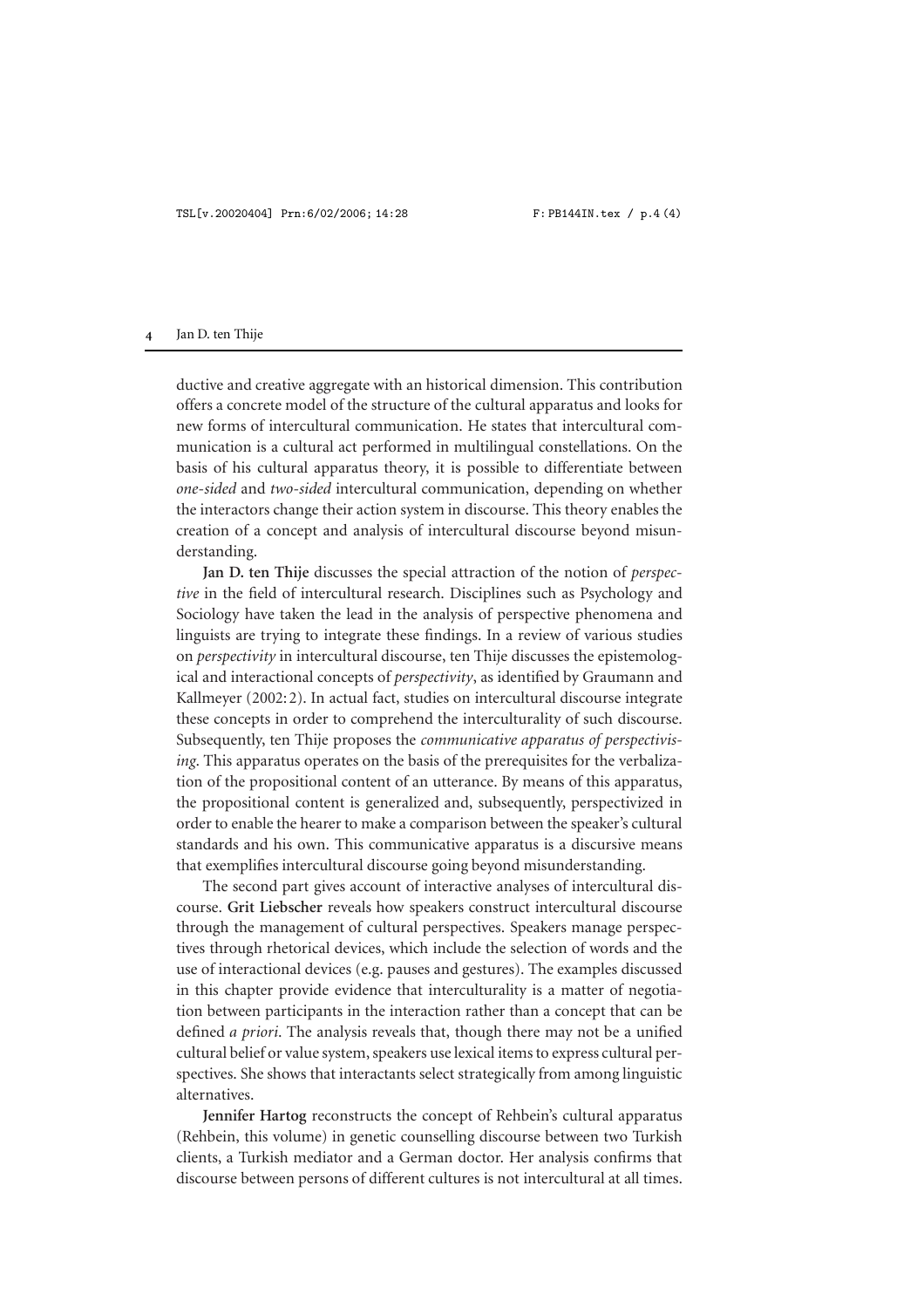With the concept of cultural apparatus she is able to reconstruct exactly where interculturality actually takes place. Moreover, the analysis disentangles the role of the institution and that of culture. She shows that although the mediator was a native speaker of Turkish, his speech actions were more steered by the goals of the institution than by the desire to help bridge the gap between cultures.

**Martina Rost Roth** analyses counselling interviews in intercultural and intracultural settings, with a special focus on findings relating to miscommunication and problems in understanding. Her analyses concentrate on central stages of counselling interviews: the presentation of problems and the formulation of requests on the one hand, and the processing of proposed solutions on the other. The chapter concludes with a discussion of the potential for problems in understanding, and asks the question as to whether this is inherent in intercultural communication in institutional settings.

As noted before, the contributions in this volume aspire to reflect upon what studies of intercultural communication may contribute to more general concerns within linguistics. In this regard, **Dennis Day** analyses expressions referring to collectives of people, in particular, expressions, which have the potential to refer to people as members of social groups generally, and ethnic or cultural groups specifically. By comparing a referential semantic with a conversational analysis, he reconstructs the interactive dimensions of ethnic group categorization. He concludes that taking into account how actors interact in their workplaces and the social activities in which they participate can successfully identify further studies into membership categorization devices.

**Claudia Bubel** analyses British-German business communication that yields indications of potential intercultural mismatches. Her corpus of telephone conversations shows, however, that these mismatches do not result in misunderstandings and disorder. She shows in detail how cultural knowledge is retrieved and adjusted cooperatively through the application of basic conversational mechanisms for the sake of institutional order. Consequently, intercultural misunderstandings do not surface in these sequences; instead a discursive interculture, as described by Koole and ten Thije (1994), is created.

**Lise Fontaine** explores inclusion and exclusion in the construction of a virtual community that is also considered to be a discursive interculture. The primary goal of her contribution is to describe how members of the Internet community position themselves with respect to group identity and cohesion, through an examination of the uses of inclusive and exclusive 'we'. Her taxonomy of 'we' shows the range available to speakers in negotiating their own self-reference with respect to others and their virtual community.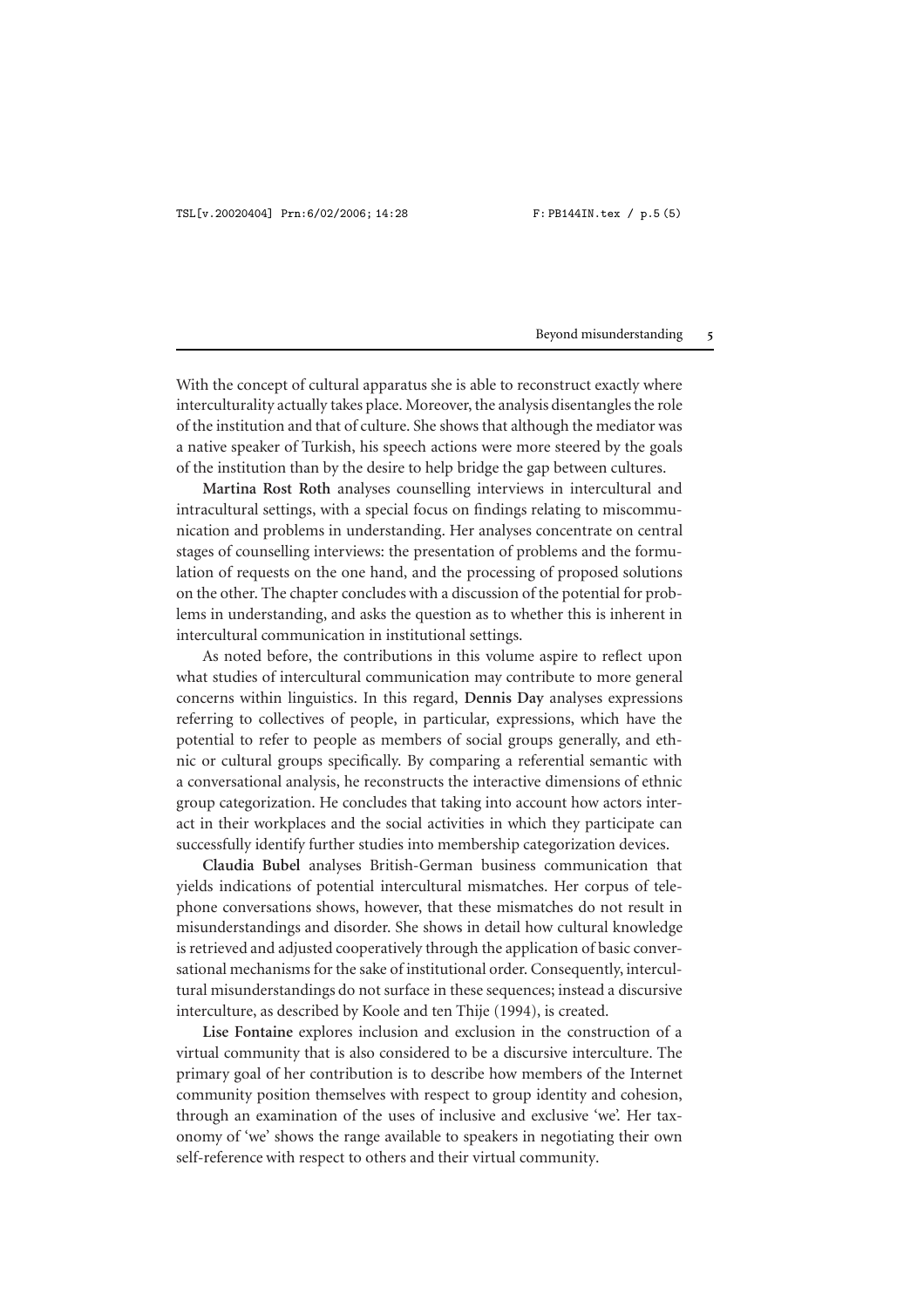**Helga Kotthoff** inquires about the consequences resulting from the fact that in Georgia, regional lamentation styles and other cultural differences are given expression in the ritual mourning process. She takes a social constructionist perspective, which attempts to understand social life as a steady stream of interactive performances based on a describable complex of dramaturgical accomplishments. Comparisons between the expressions of grief in different cultures reveal both similarities and differences. She discusses how semiotic universals and culture specific practices together form emotive display conventions, which are interpreted as 'natural' expression. Despite the ideology of the natural expression of emotion, lamenters are able to adapt their style and their language to an intercultural audience if the situation demands it.

**Shixu** formulates a cultural approach that emphasises the importance of analysing culturally oppressive relations and practices in and through intercultural communication. In the practical analysis of empirical print media data, he highlights the discursive (i.e. textual and contextual) structures and strategies through which forms of cultural confrontation, domination and repression are produced. He shows that representations (of the cultural Other) can be a powerful tool to achieve particular intercultural purposes.

## **References**

- Apfelbaum, Birgit & Müller, Hermann (Eds.). (1998). *Fremde im Gespräch. Gesprächsanalytische Untersuchungen zu Dolmetschinteraktionen, interkultureller Kommunikation und institutionalisierten Interaktionsformen.* Frankfurt: IKO – Verlag für interkulturelle Kommunikation.
- Asante, Molefik (1980). "Intercultural Communication: An Inquiry into Research Directions". In D. Nimmo (Ed.), *Communication Yearbook 4, An Annual Review* (pp. 401–410). Published by the International Communication Association.
- Blommaert, Jan (1991). "How much culture is there in intercultural communication?" In J. Blommaert & J. Verschueren (Eds.), *The Pragmatics of International and Intercultural Communication* (pp. 13–33). Amsterdam / Philadelphia: Benjamins.
- Bochner, Stephen (1982). "The social psychology of cross-cultural relations". In S. Bochner (Ed.), *Cultures in Contact; Studies in Cross-cultural Interaction* (pp. 5–44). Oxford: Pergamon Press.
- Carbaugh, Donald (Ed.). (1990). *Cultural Communication and Intercultural Contact*. Hillsdale: Lawrence Erlbaum Ass.
- Clyne, Michael (1994). *Inter-cultural Communication at Work; Cultural Values in Discourse*. Cambridge: Cambridge University Press.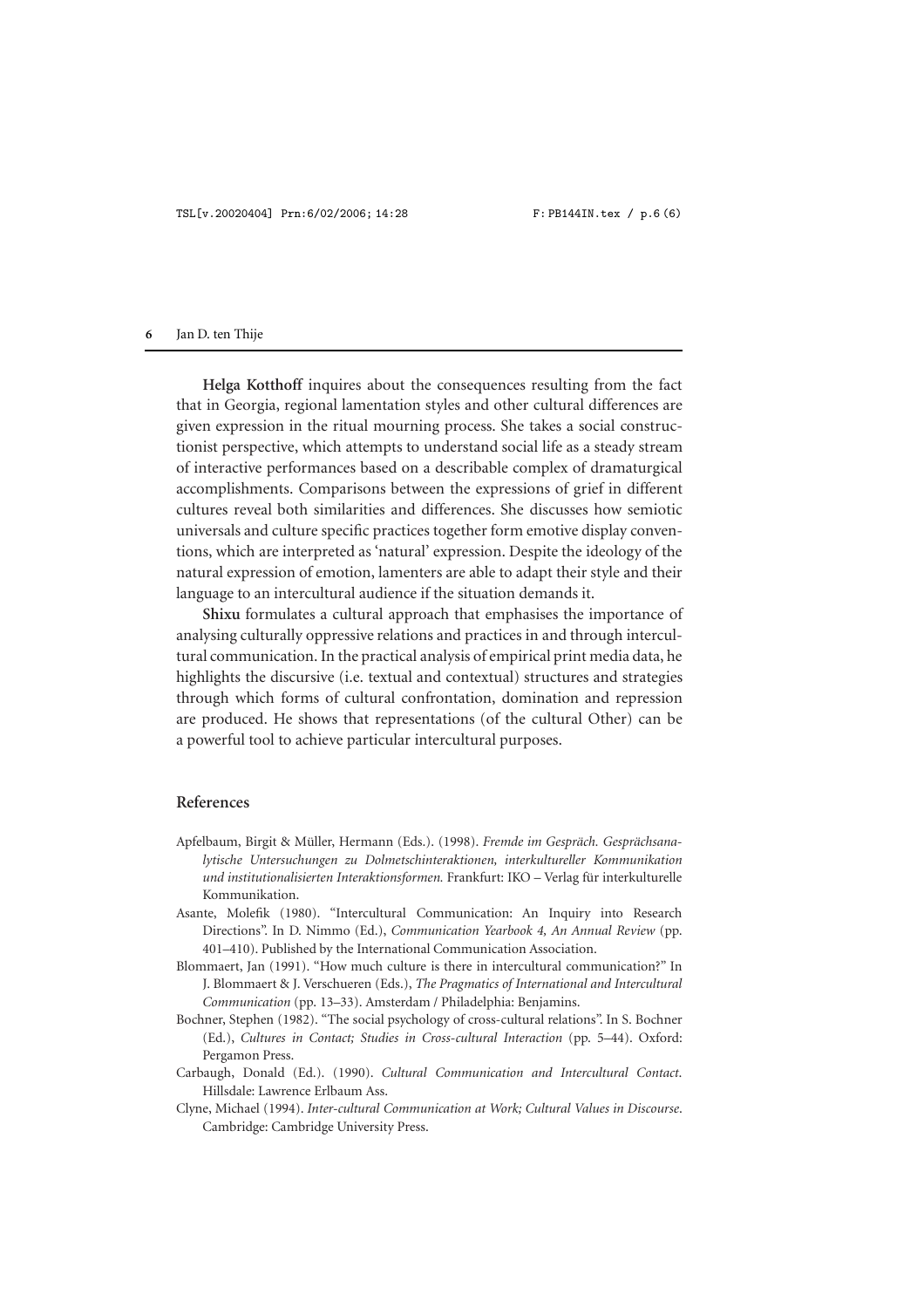- Ehlich, Konrad (1996). "Interkulturelle Kommunikation". In H. Goebl, P. H. Nelde, Z. Starý, & W. Wölck (Eds.), *Kontaktlinguistik, Ein internationales Handbuch zeitgenössischer Forschung* (pp. 920–931). Berlin and New York: De Gruyter.
- Graumann, Carl F. & Kallmeyer, Werner (Eds.). (2002). *Perspectivity and Perspectivation in Discourse*. Den Haag: Mouton.
- Gudykunst, William B. & Kim, Young Yun (1992). *Communicating with Strangers. An Approach to Intercultural Communication*. New York: McGraw-Hill.
- Gumperz, John J. (1982). "The conversational analysis of interethnic communication". In J. J. Gumperz (Ed.), *Language and Social Identity* (pp. 13–31). Cambridge: Cambridge University Press.
- Hall, Edward T. (1981 [1959]). *The Silent Language*. New York u.a.: Doubleday.
- Hofstede, Geert (1991). *Cultures and Organizations. Software of the mind*. London: McGraw.
- Kameyama, Shinichi (2004). *Verständnissicherendes Handeln. Zur reparativen Bearbeitung von Rezeptionsdefiziten in deutschen und japanischen Diskursen*. Münster: Waxmann.
- Knapp, Karlfried, Enninger, Werner, & Knapp-Potthoff, Annelie (Eds.). (1987). *Analyzing Intercultural Communication*. Amsterdam: Mouton de Gruyter.
- Koole, Tom & Thije, Jan D. ten (1994). *The Construction of Intercultural Discourse: Team Discussions of Educational Advisers*. Amsterdam and Atlanta: RODOPI.
- Kotthoff, Helga (Ed.). (2002). *Kultur(en) im Gespräch. Studien zur Fremdheit und Interaktion*. Tübingen: Narr.
- Moerman, Michael (1988). *Talking Culture; Ethnography and Conversation Analysis*. Pennsylvania: University of Pennsylvania Press.
- Müller, Bernd Dieter (Ed.). (1991). *Interkulturelle Wirtschaftkommunikation.* München: iudicium.
- Prosser, Michael H. (1978). "Intercultural communication. Theory and research: An overview of major constructs". In B. D. Ruben (Ed.), *Communication Yearbook 2, An Annual Review* (pp. 335–340). Published by the International Communication Association.
- Redder, Angelika & Rehbein, Jochen (1987). "Zum Begriff der Kultur". In A. Redder & J. Rehbein (Eds.), Arbeiten zur interkulturellen Kommunikation. *Osnabrücker Beiträge zur Sprachtheorie, 38*(87), 7–21.
- Rehbein, Jochen (Ed.). (1985). *Interkulturelle Kommunikation*. Tübingen: Narr.
- Sarangi, Srikant (1994). "Intercultural or not? Beyond the celebration of cultural differences in miscommunication analysis". *Pragmatics, 4*(3), 409–427.
- Scollon, Ron & Scollon, Suzanne Wong (1995). *Intercultural Communication: A Discourse Approach*. Oxford: Blackwell.
- Thije, Jan D. ten (2002). "Stufen des Verstehens in der Analyse interkultureller Kommunikation". In H. Kotthoff (Ed.), *Kultur(en) im Gespräch. Studien zur Fremdheit und Interaktion* (pp. 57–97). Tübingen: Narr.
- Thije, Jan D. ten (2003a). "The Transition from misunderstanding to understanding in intercultural communication". In L. Komlósi, P. Houtlosser, & M. Leezenberg (Eds.), *Communication and Culture; Argumentative, Cognitive and Linguistic Perspectives* (pp. 187–197). Amsterdam: SIC SAT.